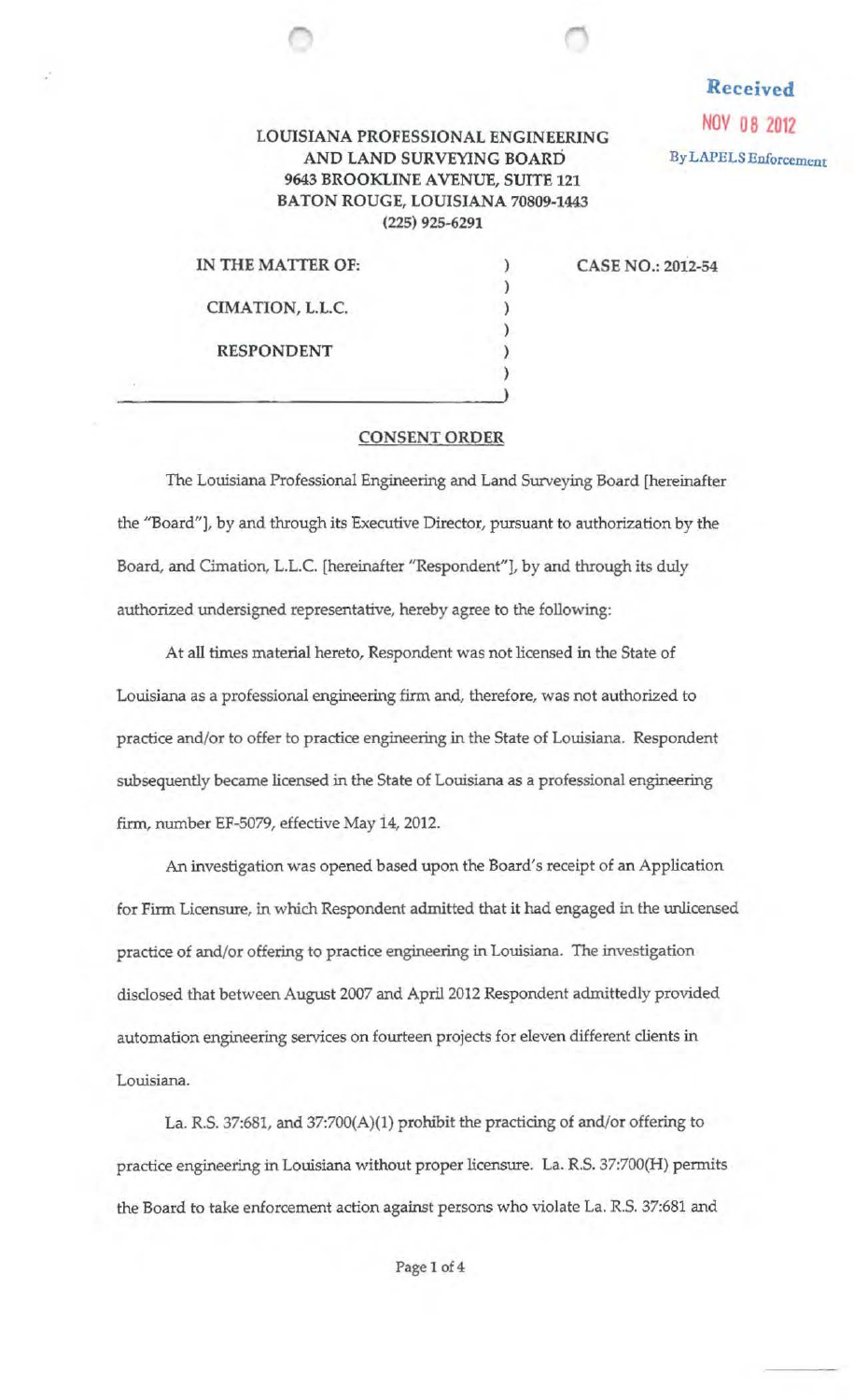37:700(A)(1), upon a finding of guilt following the preferral of charges, notice and hearing and a majority vote of its entire membership authorized to participate in the proceeding. La. R.S. 37:681, La. R.S. 37:700(A)(1) and La. R.S. 37:700(H) were in effect at all times material hereto.

It is undisputed that at all times material hereto Respondent was not licensed to practice and/or offer to practice engineering in Louisiana and that between August 2007 and April 2012 Respondent practiced and/or offered to practice engineering in Louisiana without proper licensure.

By letter dated October 11, 2012, the Board gave notice to Respondent that it was considering the preferral of charges against Respondent on the grounds that it may have violated La. R.S. 37:681 and 37:700(A)(l), relative to practicing and/or offering to practice engineering in Louisiana without proper licensure.

Wishing to dispense with the need for further enforcement action and to conclude the instant proceeding without further delay and expense, for the purpose of this proceeding only, Respondent and the Board do hereby enter into this Consent Order, in which Respondent of its own free will consents to the issuance of a Consent Order by the Board, wherein Respondent agrees to (a) pay a fine of two thousand five hundred (\$2,500.00) dollars, (b) pay administrative costs of three hundred sixty and 73/100 (\$360.73) dollars, and (c) the publication of this Consent Order on the Board's website and a summary of this matter in the Board's official journal, the Louisiana Engineer and Surveyor JournaL and the reporting of this matter to the National Council of Examiners for Engineering and Surveying (NCEES), identifying Respondent by name.

Respondent admits to violations of the referenced laws and/or rules regarding the practicing of and/or offering to practice engineering in Louisiana without proper licensure. Respondent acknowledges awareness of said laws and/or rules and states that it will comply with all applicable laws and rules henceforth. Respondent has been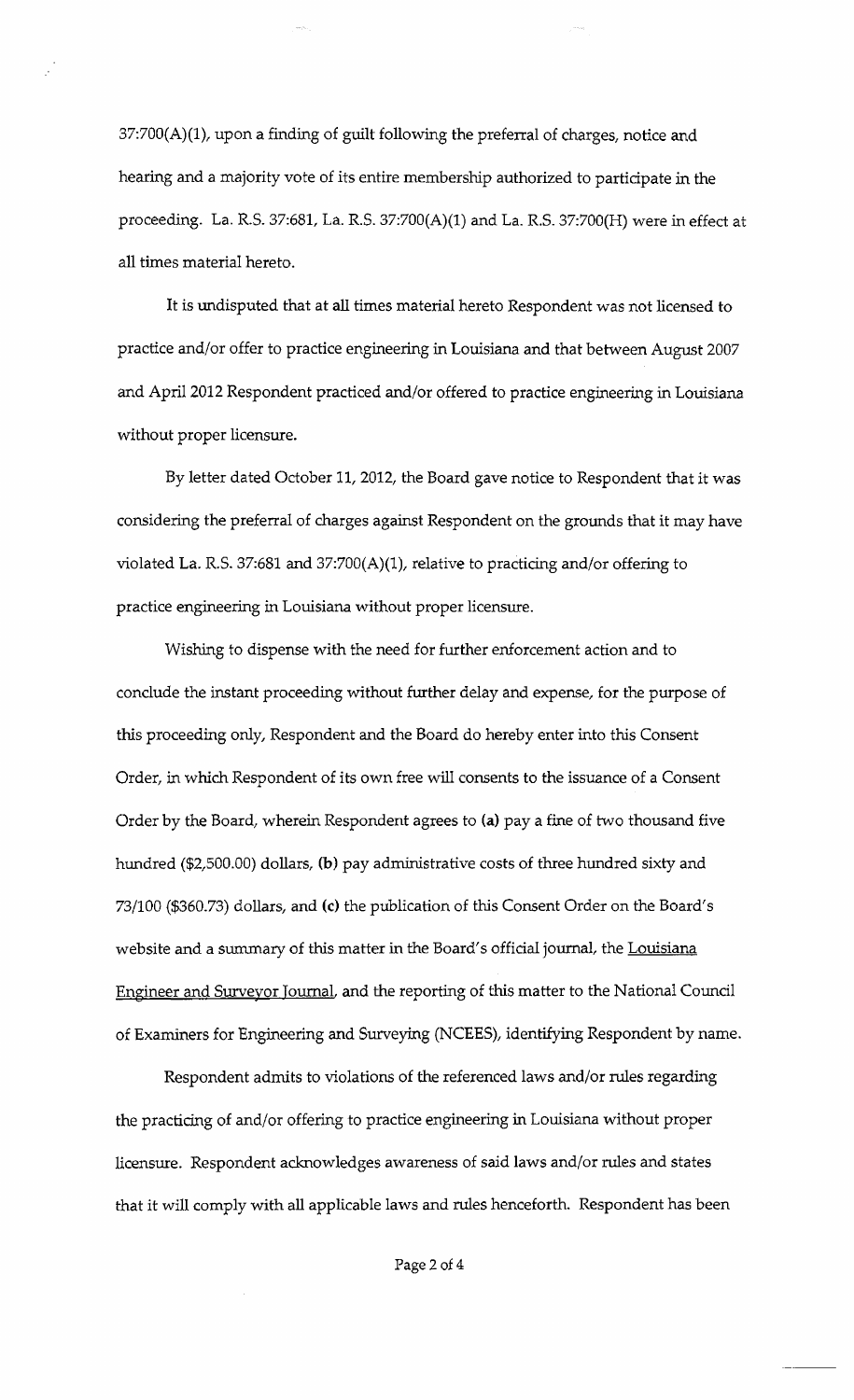advised of its right to be represented by counsel before the Board and/or to appear at any hearing personally or by counsel and present witnesses and evidence in its own behalf, and it hereby waives this right and its right to appeal; and it states affirmatively that it has been afforded all administrative remedies due it under the law. Respondent further acknowledges awareness of the fact that the signed original of this Consent Order will remain in the custody of the Board as a public record and will be made available for public inspection and copying upon request.

Therefore, in consideration of the foregoing and by signing this Consent Order, Respondent does hereby waive its right to a hearing before the Board, to the presenting of evidence and witnesses in its behalf, to Findings of Fact and Conclusions of Law in this case, and to judicial review of this Consent Order.

Respondent hereby represents (a) that it fully understands the meaning and intent of this Consent Order, including but not limited to its final and binding effect, (b) that it has voluntarily entered into this Consent Order and that no other promise or agreement of any kind has been made to or with it by any person whatsoever to cause the execution of this instrument and (c) that the sanctions set forth in this Consent Order do not prevent the Board from taking further disciplinary or enforcement action against Respondent on matters not specifically addressed in this Consent Order.

WHEREFORE, the Louisiana Professional Engineering and Land Surveying Board and Respondent agree that:

1. Respondent shall pay a fine of two thousand five hundred (\$2,500) dollars, which shall be tendered to the Board by certified check payable to the Board, due upon the signing of this Consent Order; and

2. Respondent shall pay administrative costs of three hundred sixty and 73/100 (\$360.73) dollars, which shall be tendered to the Board by certified check payable to the Board, due upon the signing of this Consent Order; and